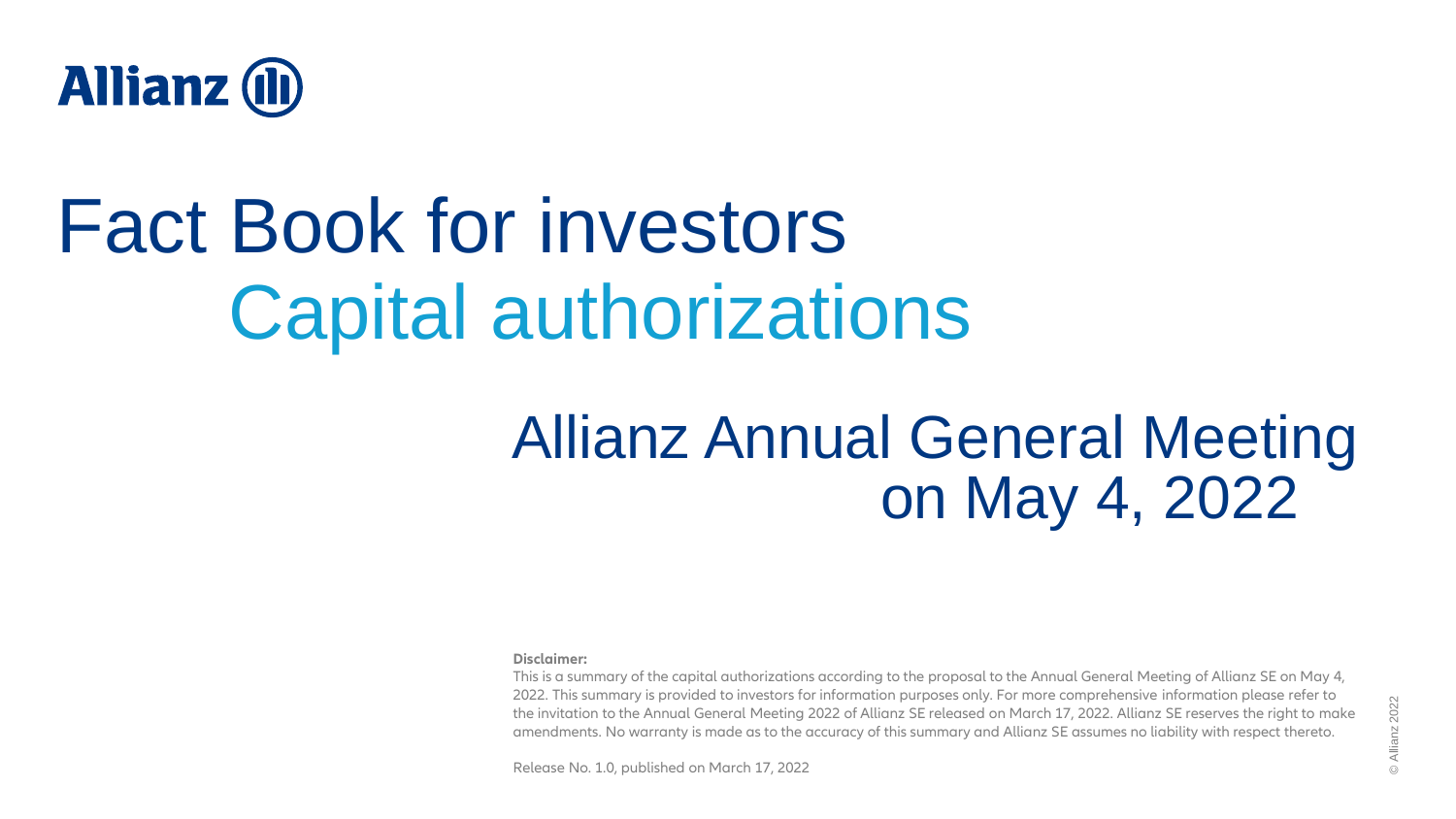### **Overview**

#### **Summary**

- An **Authorized Capital I** of **40%** and a **Conditional Capital** of **10%** of the existing share capital are proposed, whereby the use is limited to a total of **40%** (**cross-authorization cap**).
- Authorized Capital I and Conditional Capital are **not linked to a specific purpose** and are referred to jointly as **"General Authorizations"**.
- Under the General Authorizations, the **subscription rights** may be excluded **up to a maximum of 10%**.
- In addition to the General Authorizations, an **Authorized Capital II** of **1.3%** is proposed which may be used exclusively for the issuance of **employee shares**.
- The term for all capital authorizations **is to be 5 years** (until May 3, 2027).
- The authorizations approved by the Annual General Meeting 2018 for an Authorized Capital 2018/I, an Authorized Capital 2018/II and a Conditional Capital 2010/2018 (term until May 8, 2023) were not used and **will be cancelled** upon the new authorizations taking effect.
- There are no further capital authorizations.



#### **Allianz (II)**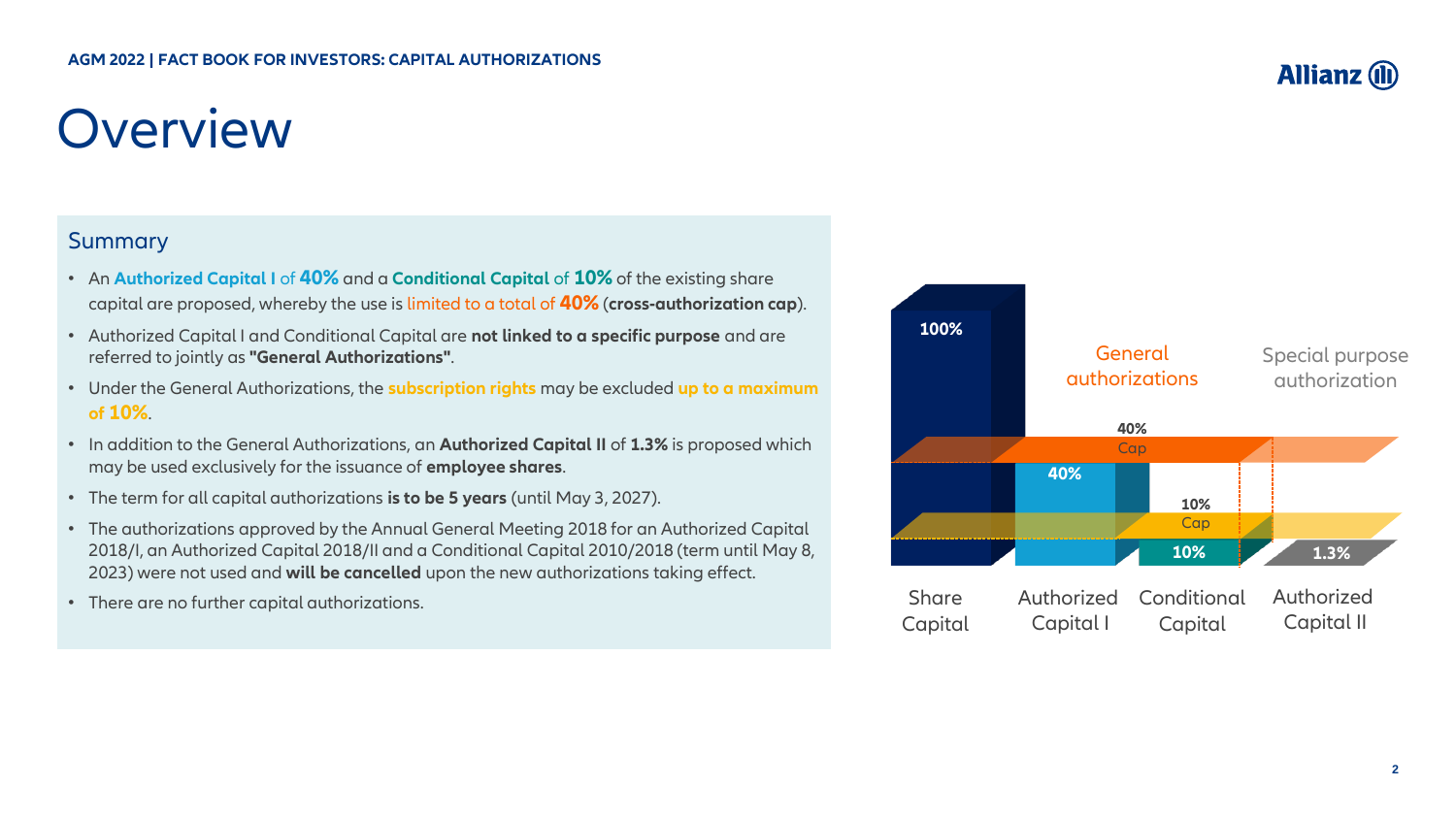### Table of contents





2

General authorizations

2.1 [New authorizations](#page-4-0)

2.2 [Previous authorizations](#page-5-0)

#### 2.3 [Rationale](#page-6-0)

3

[Special purpose authorizations for employee](#page-7-0) shares

#### More information **Website** لسه [Annual General Meeting](https://www.allianz.com/en/investor_relations/shareholders/annual-general-meeting.html) [Agenda 2022 \(PDF\)](https://www.allianz.com/content/dam/onemarketing/azcom/Allianz_com/investor-relations/de/hauptversammlung/dokumentencenter/2022/en-agenda-agm-2022.pdf) ليرا [> Item 8 Authorized Capital I](https://www.allianz.com/en/investor_relations/shareholders/annual-general-meeting/agenda-2022.html#top8)  $\mathbf{r}$ [> Item 9 Authorized Capital II](https://www.allianz.com/en/investor_relations/shareholders/annual-general-meeting/agenda-2022.html#top9) [> Item 10 Conditional Capital](https://www.allianz.com/en/investor_relations/shareholders/annual-general-meeting/agenda-2022.html#top10) Previous authorizations:  $\mathcal{L}_{\mu\nu}$ [Statutes \(§2 para. 3-5\)](https://www.allianz.com/content/dam/onemarketing/azcom/Allianz_com/investor-relations/en/corporate-governance/statutes/en-2111-Allianz-Statutes.pdf) [Capital structure](https://www.allianz.com/en/investor_relations/share/capital-structure.html) תייץ [Agenda 2018](https://www.allianz.com/en/investor_relations/shareholders/annual-general-meeting/agenda-2018.html)

**Allianz (II)**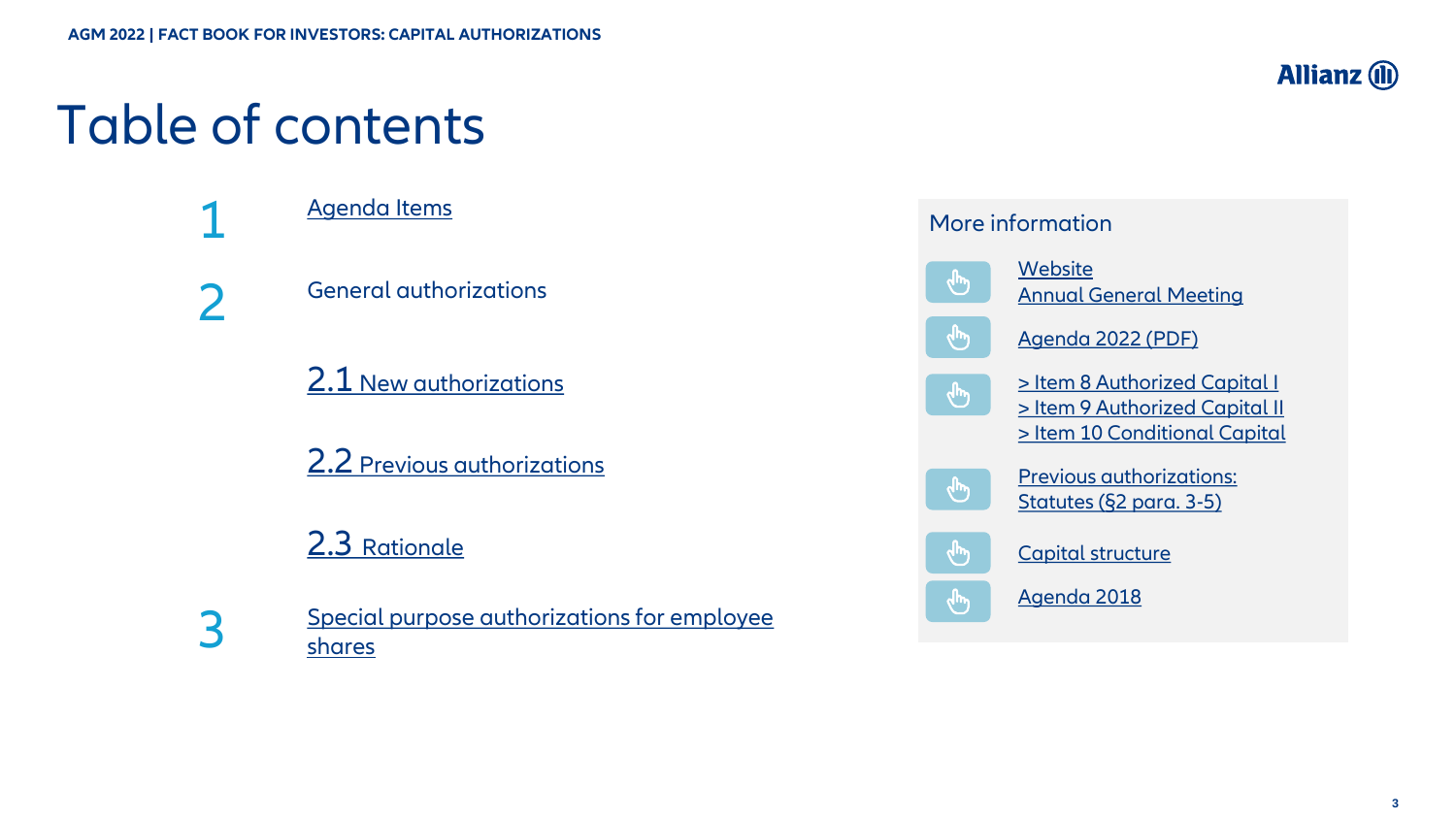

### <span id="page-3-0"></span>1 Agenda Items for capital authorizations

#### Complete title

| <b>ITEM</b>    | Creation of an Authorized Capital 2022/I with the authorization to<br>exclude shareholders' subscription rights, cancellation of the Authorized<br><b>Capital 2018/I</b> and corresponding amendment to the Statutes                                                                                                                                                                                                                                                                                                                                                | Authorized<br>Capital I  |
|----------------|---------------------------------------------------------------------------------------------------------------------------------------------------------------------------------------------------------------------------------------------------------------------------------------------------------------------------------------------------------------------------------------------------------------------------------------------------------------------------------------------------------------------------------------------------------------------|--------------------------|
| <b>ITEM</b>    | Creation of an Authorized Capital 2022/II for the issuance of shares to<br>employees with exclusion of shareholders' subscription rights, cancellation<br>of the Authorized Capital 2018/II and corresponding amendment to the<br><b>Statutes</b>                                                                                                                                                                                                                                                                                                                   | Authorized<br>Capital II |
| <b>ITEM</b> 10 | Approval of a new authorization to issue convertible bonds, bonds with<br>warrants, participation rights and hybrid instruments, each with the<br>possibility of the exclusion of subscription rights, creation of Conditional<br><b>Capital 2022</b> , cancellation of the existing authorization to issue convertible<br>bonds, bonds with warrants, convertible participation rights, participation<br>rights and subordinated financial instruments, cancellation of the<br>Conditional Capital 2010/2018 and corresponding amendment of the<br><b>Statutes</b> | Conditional<br>Capital   |

#### What is it about?

- Under the Authorized Capital, the Board of Management is authorized by the Annual General Meeting **to issue new shares** in the course of a capital increase.
- The Conditional Capital is used to provide sharebased hedging for **convertible bonds and bonds with warrants**. In addition, participation rights and subordinated financial instruments may be issued without relation to shares.
- The proposals represent **standard authorizations**  in the context of prudent financial management which have to be renewed regularly due to their limited term.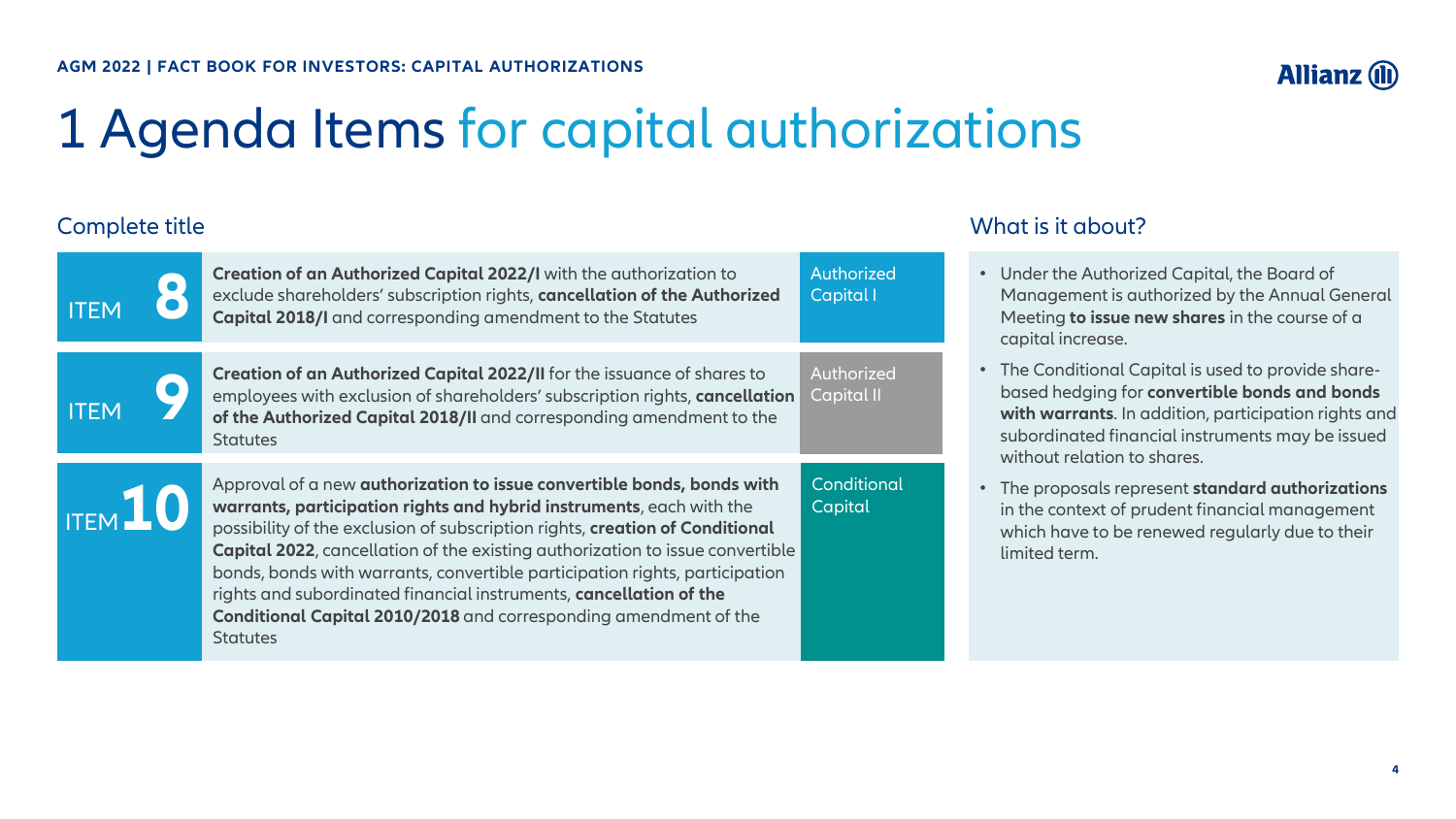#### <span id="page-4-0"></span>General authorizations

### 2.1 New authorizations: AC I/2022 and CC 2022

| <b>General authorizations</b>         | <b>AGM 2022</b><br>Proposal  | <b>AGM 2018</b>                        |
|---------------------------------------|------------------------------|----------------------------------------|
| <b>Authorized Capital I</b>           | 40%<br>467,968,000 EUR       | 28.6%<br>334,960,000 EUR<br>unaffected |
| <b>Conditional Capital</b>            | 10%<br>116,992,000 EUR       | 19.7%<br>230,000,000 EUR<br>unaffected |
| (Calculated sum)                      | (50%)                        | (48.3%)                                |
| Cap                                   | 40%                          | 40%                                    |
| Max. exclusion of subscription rights | 10%                          | 10%                                    |
| Term                                  | 5 years<br>until May 3, 2027 | 5 years<br>until May 8, 2023           |

The **German Stock Corporation Act** provides for a maximum of 50% of the existing share capital for both the Authorized Capital and the Conditional Capital. Shareholders are to be granted subscription rights. Provided certain requirements are met, this can be excluded up to 10% in the case of cash contributions and beyond this in the case of contributions in kind. The proposed resolutions fall short of these wideranging statutory limits. The proposed resolutions require an approval rate of at least 75%.

- The update of the General Authorizations leaves **the total maximum capacity unchanged** but with a **different composition** of authorized and conditional capital. The proposed resolutions are significantly **less complex** than the corresponding resolutions of the Annual General Meeting 2018 (see page 6).
- An Authorized Capital I of 40% and a Conditional Capital of 10% of the existing share capital are proposed, **with utilization of the total capacity capped at 40%**.
- This cross-authorization cap of 40% ensures a clear limit. At the same time, the Board of Management is given the opportunity **to make flexible use** of the two options over the period of 5 years in the interests of the Company and the shareholders.
- Shareholders are generally entitled to **subscription rights**, which can be excluded for the General Authorizations **up to a maximum of 10%**.
- These limits are described in the **Agenda** (page 9 of the Invitation) and in the **Report of the Board of Management** (page 64 of the Invitation) and, provided the Annual General Meeting approves the proposed resolutions, will be entered in the **[Statutes](https://www.allianz.com/content/dam/onemarketing/azcom/Allianz_com/investor-relations/en/corporate-governance/statutes/en-2111-Allianz-Statutes.pdf)** (Art. 2 para. 3, 5).
- The % figures relate to the current share capital of 1,169,920,000 euros.

**Allianz (II**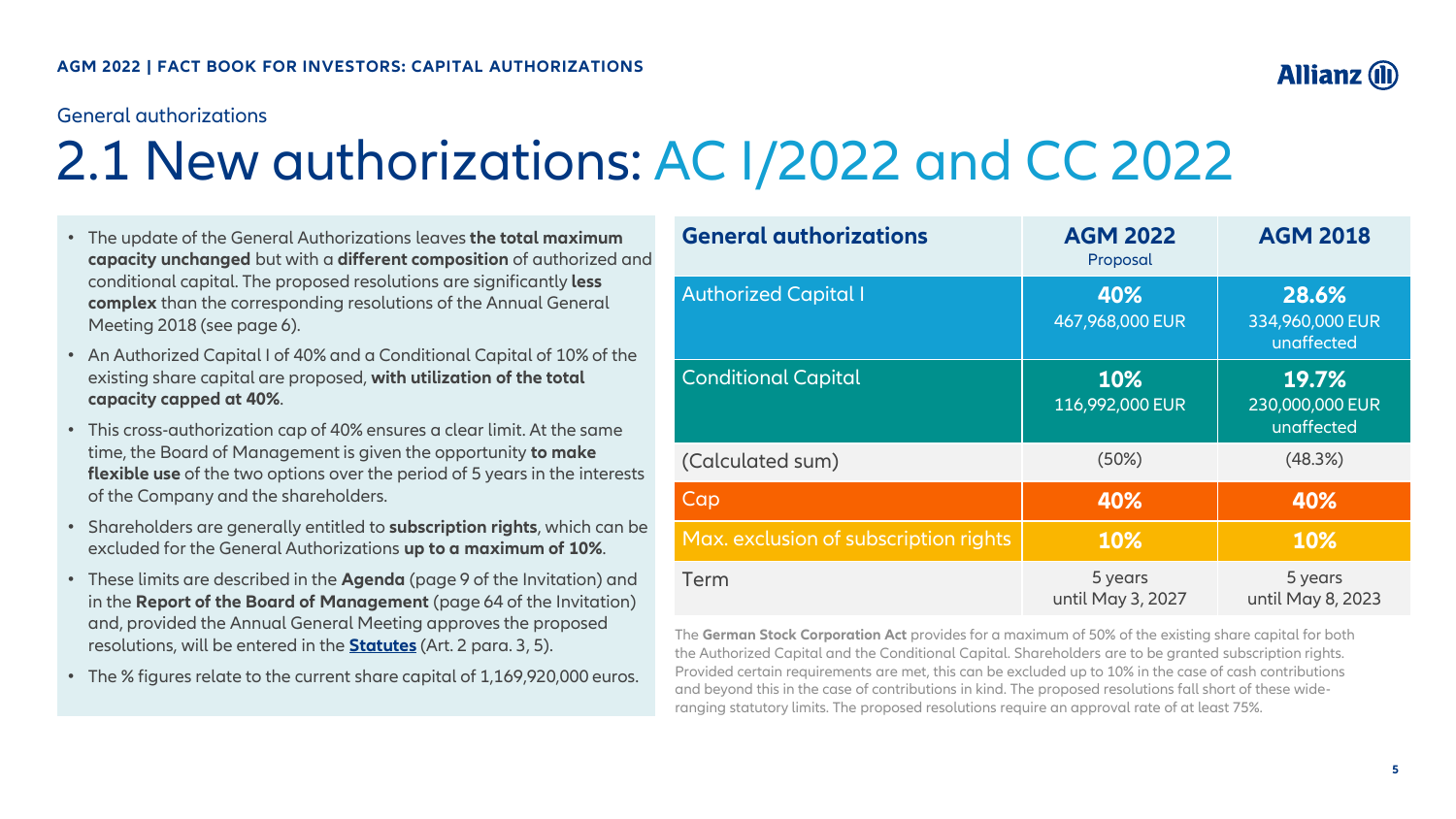

#### <span id="page-5-0"></span>General authorizations

### 2.2 Previous authorizations: AC I/2018, CC 2010/18

- The existing capital authorizations were approved by the Annual General Meeting 2018 with **approval rates** of **91.09%** (Authorized Capital I), 99.20% (Authorized Capital II), and 93.70% (Conditional Capital). They expire on May 8, 2023 but will be cancelled already upon approval of the proposed resolutions at the Annual General Meeting 2022.
- There are no further authorizations to issue new shares (no staggering).
- The existing capital authorizations including the upper limits – are reflected in the **[statutes](https://www.allianz.com/content/dam/onemarketing/azcom/Allianz_com/investor-relations/en/corporate-governance/statutes/en-2111-Allianz-Statutes.pdf)** (§2 para. 3, 5).
- In 2018, the possibility to issue so-called **RT1 bonds with a conversion component** (so-called "Conversion RT1") was additionally created in order to secure the equity basis in accordance with the "Solvency II Regulation" and to use conditional capital of up to 10% of the share capital for this purpose (with the possibility to exclude subscription rights). This additional component of the authorization is **not being renewed**. RT1 can alternatively be issued without a conversion component (so-called "write-down RT1").

Conditional capital includes "Regular convertibles" and "Solvency II Instruments" which are issued in accordance with regulatory requirements.

| <b>TEM 5: Authorized Capital I</b>      | max. 28.6% $\rightarrow$<br>$\vert_{\text{Cap}}$ 40% | <b>General authorizations</b>                                                                    |
|-----------------------------------------|------------------------------------------------------|--------------------------------------------------------------------------------------------------|
| <b>TEM 7: Conditional Capital</b>       | $\frac{3}{2}$ max. 19.7% <sup>1</sup>                | thereof 10% w/o subscription rights                                                              |
| $\rightarrow$ "Regular convertibles"    |                                                      |                                                                                                  |
| $\rightarrow$ "Solvency II Instruments" | $_{\text{Cap}}$ 10%                                  | <b>Special purpose authorizations</b><br>Cap for Solvency II Instruments w/o subscription rights |

 $1$ This does not include an authorization of 20,000,000 EUR (1.7%) that was reserved exclusively for servicing the 500,000,000 EUR convertible bond from 2011 that was issued under the 2010 capital authorization.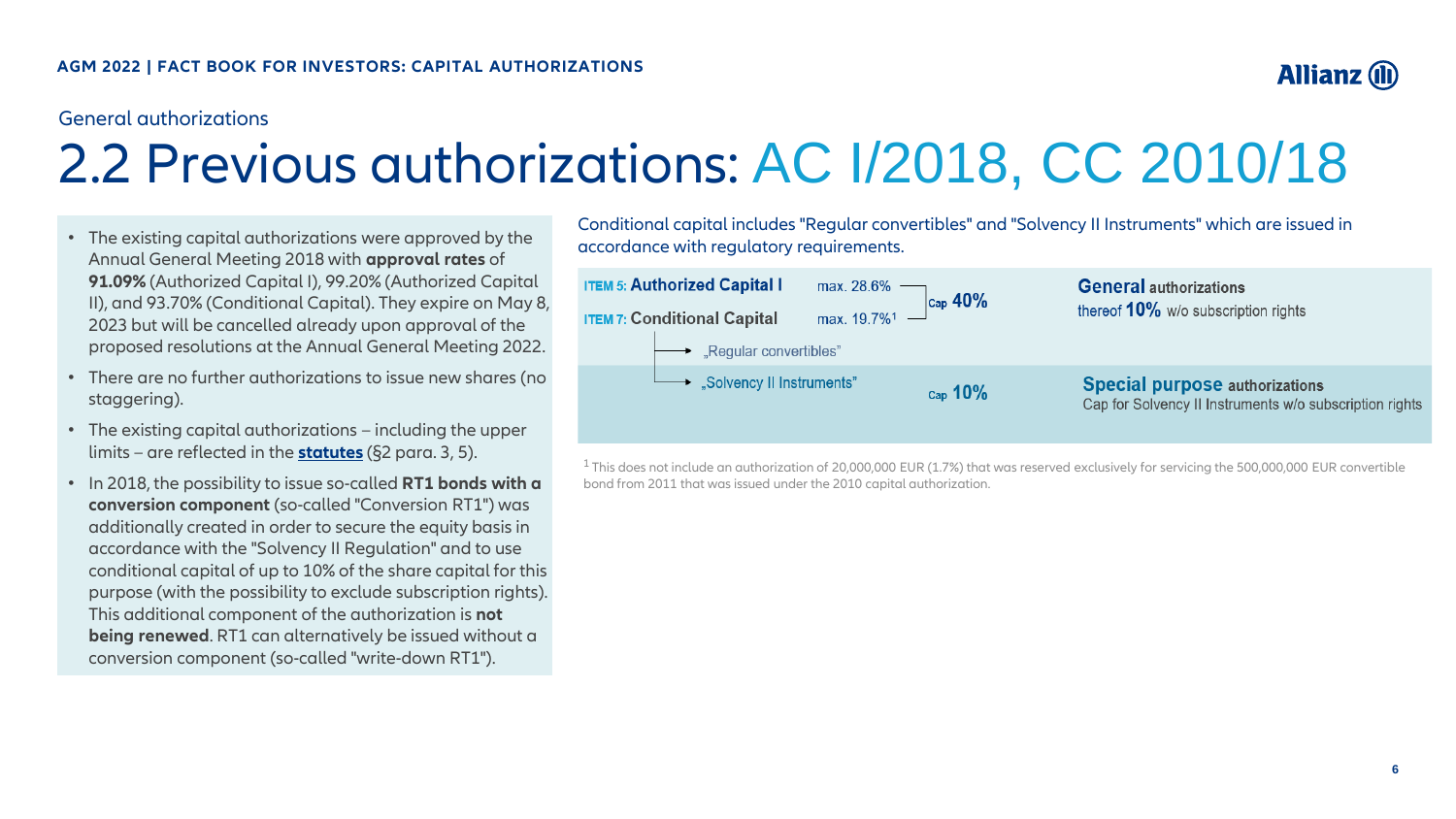### <span id="page-6-0"></span>General authorizations 2.3 Rationale

- **Authorized capital** is the instrument provided by the legislator to take account of the Board of Management's need to act quickly and in an entrepreneurial manner in the interest of the Company and the shareholders if additional capital is required either to **safeguard the capital basis** or to **take advantage of growth opportunities**.
- **Conditional capital** allows issuance of **convertible bonds or bonds with warrants** that enables the Company to raise debt at low coupons.
- The Company has sufficient capital and liquidity. The authorized and conditional capital represent **"anticipatory capital resources"**. There are no concrete plans for their utilization. Amount and term of the resources adequately reflect the Company's **business activities as a leading global insurance company**. They underline the promise of security to customers ("We secure your future") and take into account the Group's risks on the assets and liabilities side.
- The General Authorizations resolved by the Annual General Meetings 2014 and 2018 were not utilized. Instead, Allianz not only significantly increased its [dividends](https://www.allianz.com/en/investor_relations/share/dividend.html#policy) almost annually, but also returned approximately 9 billion euros of excess capital to shareholders through 6 [share buy-back programs](https://www.allianz.com/en/investor_relations/share/share-buy-back.html) since February 17, 2017.
- The Board of Management's M&A strategy is characterized by a high degree of **growth discipline**. The acquisitions of the past years were, when measured against the overall size of the Allianz Group, small and medium-sized expansions of business activities in a number of markets. The financing of these transactions did not require a utilization of capital authorizations.
- This strategy was reaffirmed at the Capital Markets Day on December 3, 2021 (page 13 of the [presentation\)](https://www.allianz.com/content/dam/onemarketing/azcom/Allianz_com/investor-relations/en/conferences/capital_markets_days/2021/21-12-03-presentations-cmd.pdf#page=13). The most recent acquisition under this **bolt-on** acquisition strategy was announced on February 11, 2022 (acquisition of a 72% stake in [European Reliance,](https://www.allianz.com/de/investor_relations/mitteilungen/ir-meldungen/220211.html) which will make Allianz the market leader in the Greek property and casualty insurance market).
- Shareholders are generally entitled to **subscription rights** in order to take account of their economic and voting right interests. It may be excluded by up to 10% of the share capital, provided that the issue price is close to the then prevailing market price .
- In case of a capital increase without subscription rights, the limitation and the issue price close to the market price adequately protect the interests of the shareholders with regard to their share in profits and voting rights.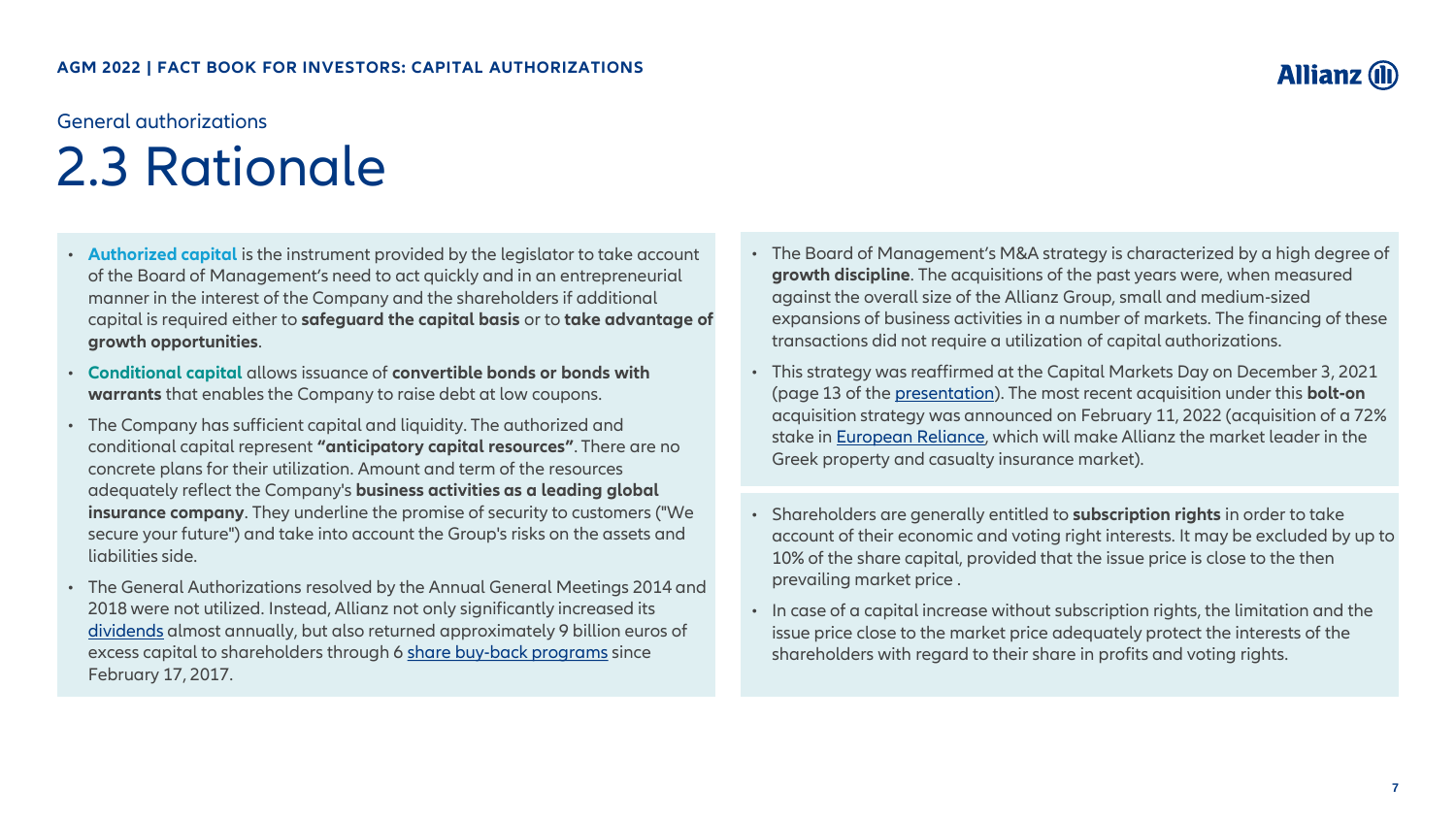<span id="page-7-0"></span>**AGM 2022 | FACT BOOK FOR INVESTORS: CAPITAL AUTHORIZATIONS**

### 3 Special purpose authorization for employee shares in

- New shares from the **Authorized Capital 2022/II** may only be issued to employees of Allianz SE and its group companies.
- The issuance of employee shares is in the interest of the Company and its shareholders because it enhances employee identification with the Company and promotes the **alignment with the interests of the shareholders**.
- Authorized Capital II is proposed in an **unchanged amount** of 15,000,000 euros (corresponding to **1.3%** of the share capital). This volume takes appropriate account of the number of eligible employees and the term of the authorization. In order to be able to offer employees shares from authorized capital, it is necessary to exclude shareholders' subscription rights.
- The existing authorization for **Authorized Capital 2018/II** was **not utilized**. Since 2015, treasury shares or shares from share buy-backs have been used for employee shares.
- Although it is likely that this will continue to be the practice in the coming years, the option to create the shares for employees by issuing new shares from Authorized Capital II should be granted to maintain flexibility.
- The employee share purchase program is not eligible for the Board of Management and Authorized Capital II cannot be used for Board of Management long-term incentive plans.

#### Key data of the employee share purchase program

- As a rule, Allianz employees receive an annual offer to subscribe to Allianz SE shares at special conditions. In 2021, more than **30 thousand employees** from **41 countries** subscribed for employee shares.
- In total, around **86 thousand employees**, retired employees and representatives (sales force) hold **1.6%** of Allianz shares.
- In 2018, the program was fundamentally revised: For every 3 euros an employee invests, he or she receives an additional 1 euro from the Company in the form of so-called matching shares. This corresponds to a **discount of 25%**. The subscription price per share paid by employees corresponds to the average Xetra closing price on the 5 trading days from the last day of the subscription period. As a prerequisite to benefit from this discount, an own investment by the employees is always mandatory.
- In order to underpin the employees' longer-term interest in the success of Allianz, the **vesting period is 3 years**.

**Allianz (1**